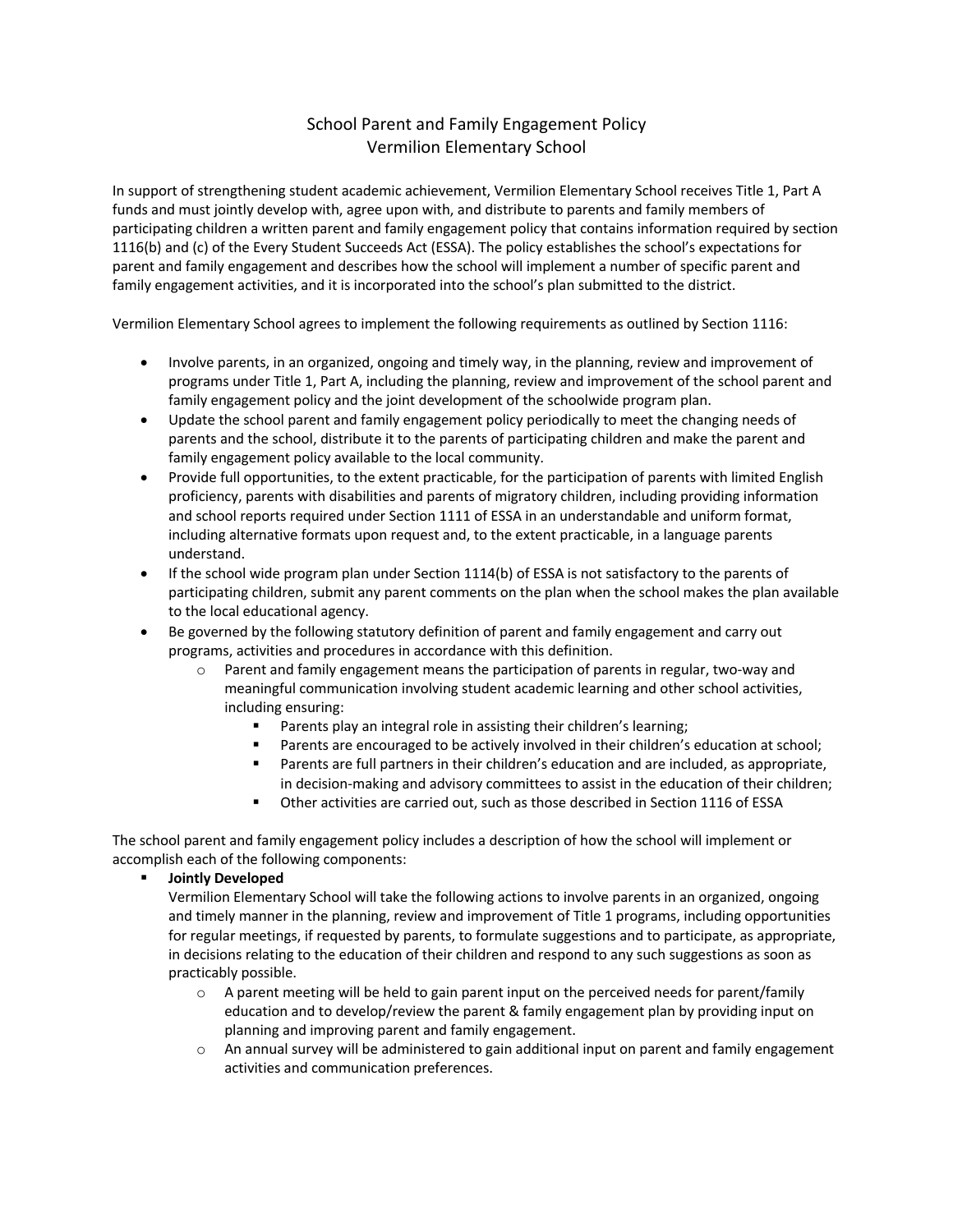### § **Annual Title 1 Meeting**

Vermilion Elementary School will take the following actions to conduct an annual meeting, at a convenient time and encourage and invite all parents of participating children to attend to inform them about the school's Title 1 program, the nature of the Title 1 program, parents' requirements, the school parent and family engagement policy, the schoolwide plan, and the school-parent compact.

- $\circ$  Using the communication plan below, parents will be invited to an annual meeting where families will learn about Title 1 and the services in the school. At the annual meeting:
	- § Families will be informed about Vermilion Elementary School's participation in the Title 1 program and the requirements of Title 1
	- Families will be informed about programming and initiatives
	- The Title 1 program will be explained, and parents will be provided information on reading test scores and in ways families can be involved to help their child be successful
- $\circ$  The meeting will be held by September 30<sup>th</sup> of each school year.
- $\circ$  Parents will receive advanced notification of the meeting day and time which will be communicated using the communication plan listed below.
- o The annual meeting will be offered in person and/or via Zoom
- o Copies of the Parent and Family Engagement Policy will be distributed

### § **Communications**

Vermilion Elementary School will take the following actions to provide parents of participating children the following:

- o Timely information about the Title 1 programs;
- $\circ$  Flexible number of meetings, such as meetings in the morning or evening, and may provide Title 1 funds, transportation, childcare or home visits, as such services relate to parent and family engagement; and
- $\circ$  Information related to the school and parent programs, meetings and other activities, is sent to the parents of participating children in an understandable and uniform format, including alternative formats upon request and, to the extent practicable, in a language the parents can understand.
	- § Copies of the parent and family engagement policy will be distributed at the annual meeting and at parent meetings. It will also be located on the Vermilion Elementary School webpage and sent home with students at the beginning of the school year with other informational packets
	- School and parent programs will be communicated via parent newsletters, via school social media, Remind, and through occasional one-call notifications
	- Families will receive periodic progress reports for their child via email
	- Parents will be provided access to have individual meetings with Title 1 staff during parent teacher conferences
	- § Communication will be communicated in a language that is understood by the parents, when necessary.

## § **School-Parent Compact**

Vermilion Elementary School will take the following actions to jointly develop with parents of participating children a school-parent compact that outlines how parents, the entire school staff and students will share the responsibility for improved student academic achievement and how the school and parents will build and develop a partnership to help children achieve the state's high standards.

- $\circ$  The parent meeting to develop the parent and family engagement policy will also be utilized to jointly develop/review the school parent compact.
- o The annual survey will include questions regarding shared responsibility that will be utilized to develop/review the school-parent compact

#### § **Coordination of Services**

Vermilion Elementary School will, to the extent feasible and appropriate, coordinate and integrate parent and family engagement programs and activities with other federal, state, and local programs, including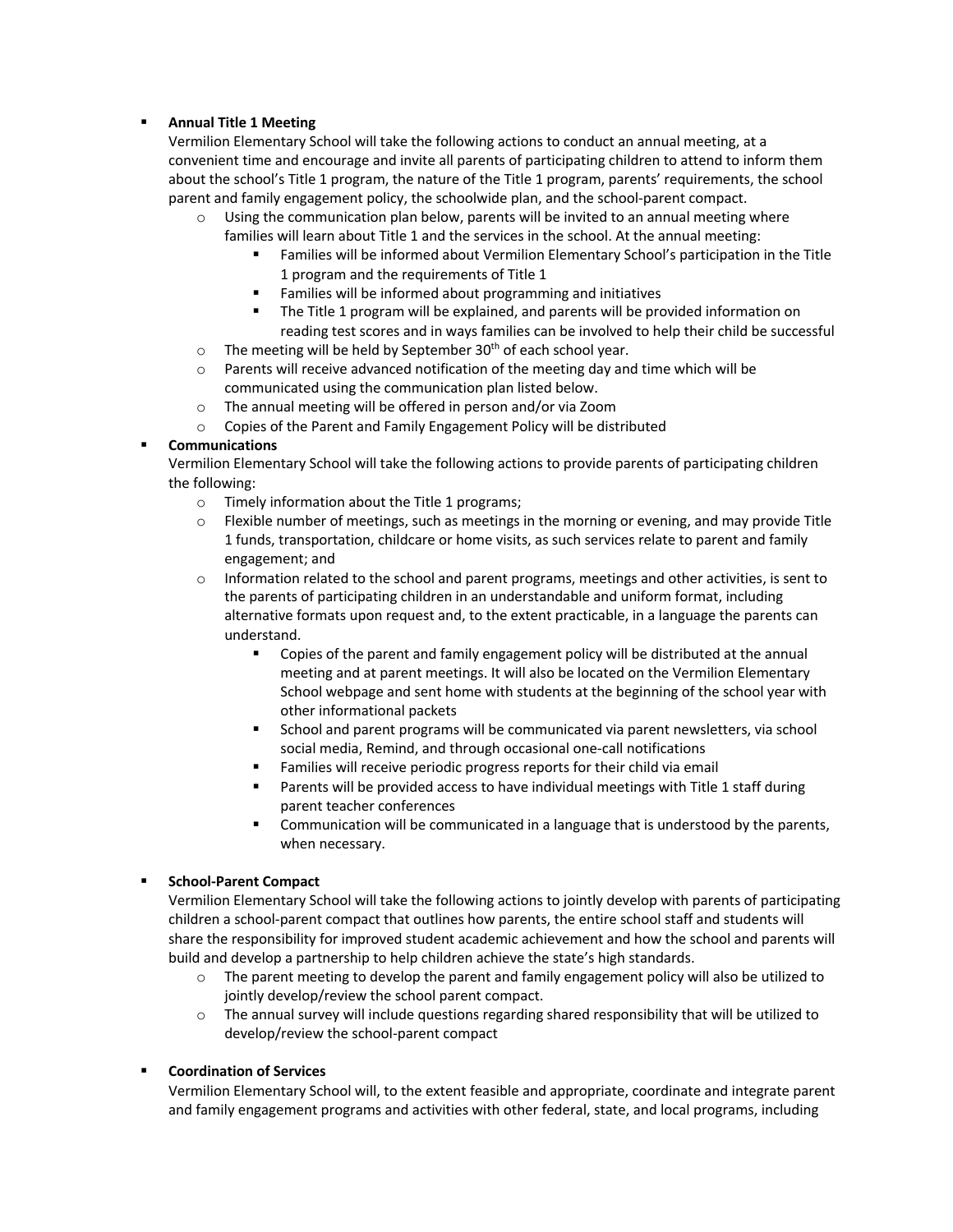public preschool programs, and conduct other activities, such as parent resource centers, that encourage and support parents in more fully participating in the education of their children by:

- o Vermilion Elementary School works collaboratively with Vermilion public library (Ritter Library) to offer additional literacy programs for students and families
- o The district also works collaboratively with Boys and Girls Club regarding reading and math tutoring and intervention.
- o Vermilion Elementary PTO works collaboratively with the school to promote the district's literacy initiative

#### § **Building Capacity of Parents**

Vermilion Elementary School will build the parents' capacity for strong parent and family engagement to ensure effective involvement of parents and to support a partnership among the school and the community to improve student academic achievement through the following:

- $\circ$  Provide parents with a description and explanation of the curriculum in use at the school, the forms of academic assessments used to measure student progress and the achievement levels of the challenging sate academic standards;
- $\circ$  Provide materials and training to help parents work with their children to improve their children's achievement, such as literacy training and using technology (including education about the harms of copyright piracy), as appropriate, to foster parent and family engagement; and
- o Provide assistance to parents of participating children, as appropriate, in understanding topics such as the following:
	- The challenging state's academic standards
	- **•** The state and local academic assessments, including alternate assessments;
	- The requirements of Title 1 Part A;
	- How to monitor their children's progress; and
	- How to work with educators to improve the achievement of their children.
		- An annual parent meeting will be held to discuss Title 1 services, share information with families in ways they can support their child(ren), how to read test scores, and an explanation of various reading programs utilized in the district
		- Two parent teacher conferences will be held annually to discuss interventions being provided and share data regarding student progress
		- Two annual parent-engagement events will be organized annually to share information and resources for parents to support their student's academic achievement
		- Parent literacy resources will be posted on the district website under "All Students Can Read" tab

#### § **Building Capacity of School Staff**

Vermilion Elementary School will provide training to educate teachers, specialized instructional support personnel, principals and other school leaders, and other leaders, and other staff, with the assistance of parents, the value and utility of contributions of parents and in how to reach out to, communicate with and work with parents as equal partners, implement and coordinate parent programs, and build ties between parents and the school by:

- Two parent teacher conferences will be held annually to enable parents to share information with the student's team of educators and get information regarding their child's progress
- Vermilion Elementary School PTO will work collaboratively with building administration and staff to determine the best way to communicate with families and assist with the coordination of parent programs.

Vermilion Elementary school will provide other reasonable support for parent and family engagement activities under Section 1116 as parents may request by: